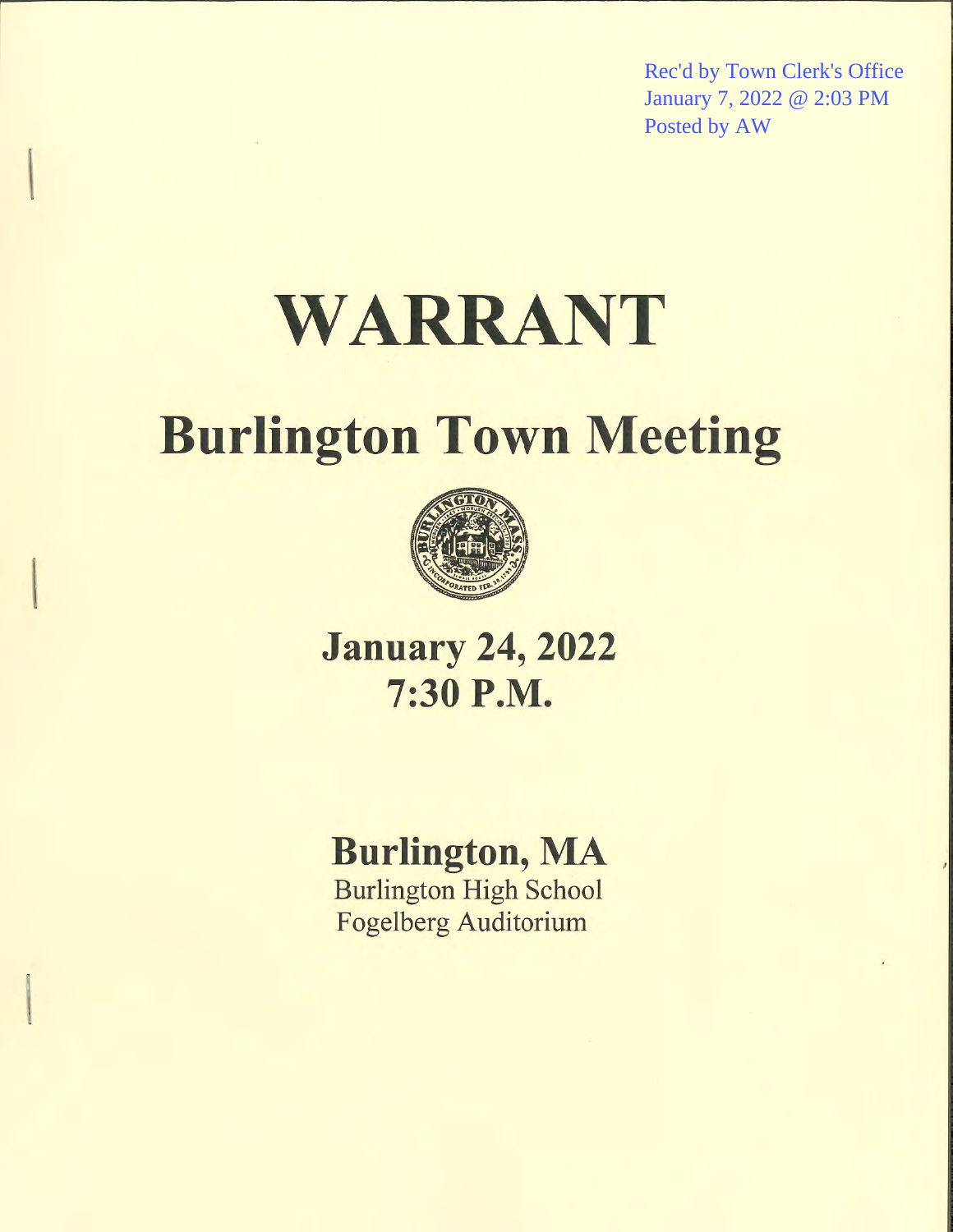## **INDEX OF ARTICLES Burlington Town Meeting Monday January 24, 2022**

|     | <b>ARTICLE</b>                                                                        | <b>PAGE</b>      |  |
|-----|---------------------------------------------------------------------------------------|------------------|--|
|     | <b>NUMBER</b><br><b>SUBJECT</b>                                                       | <b>NUMBER</b>    |  |
|     | <b>GENERAL ARTICLES</b> (green paper)                                                 |                  |  |
| 1.  | Reports of Town Officers & Committees                                                 | 1                |  |
|     | <b>ZONING BYLAW ARTICLES</b> (yellow paper)                                           |                  |  |
| 2.  | Modernizing Retail Uses: Education and Experiential and Interactive Uses              | $\overline{2}$   |  |
| 3.  | <b>Outdoor Seating</b>                                                                | $\overline{3}$   |  |
| 4.  | <b>Article II Definitions</b>                                                         | $\overline{4}$   |  |
| 5.  | Article XIII Sign Regulations                                                         | 5                |  |
|     | <b>FINANCIAL ARTICLES</b> (golden paper)                                              |                  |  |
| 6.  | Replenish Reserve Fund                                                                | 6                |  |
| 7.  | Transfer from Free Cash to Water Stabilization Fund                                   | 6                |  |
| 8.  | Transfer from Free Cash to Stabilization Fund                                         | 6                |  |
| 9.  | <b>Transportation Infrastructure Fund</b>                                             | $\boldsymbol{7}$ |  |
| 10. | Repurpose Article 25 of June 2020 – Economic Development Study                        | $\overline{7}$   |  |
| 11. | Fox Hill School Feasibility Study                                                     | 8                |  |
| 12. | Fox Hill School Feasibility Study - Non-MSBA Project                                  | 8                |  |
|     | <b>GENERAL ARTICLES - Continued (green paper)</b>                                     |                  |  |
| 13. | Amendment to the Town General Bylaws - Article II, Section 2.0 - Town Meeting Members | 9                |  |
|     | <b>GENERAL BYLAW ARTICLES</b> (blue paper)                                            |                  |  |
| 14. | Amendment to the Town General Bylaws - Article II, Section 2.0 - Town Meeting Members | 10               |  |
| 15. | Select Board Public Hearing Requirement                                               | 11               |  |
| 16. | Amend Section of Bylaw Regarding Land Use Committee                                   | 12               |  |
|     | <b>CONSTABLE'S REPORT</b>                                                             | 13               |  |

## **TOWN COUNSEL'S LETTER**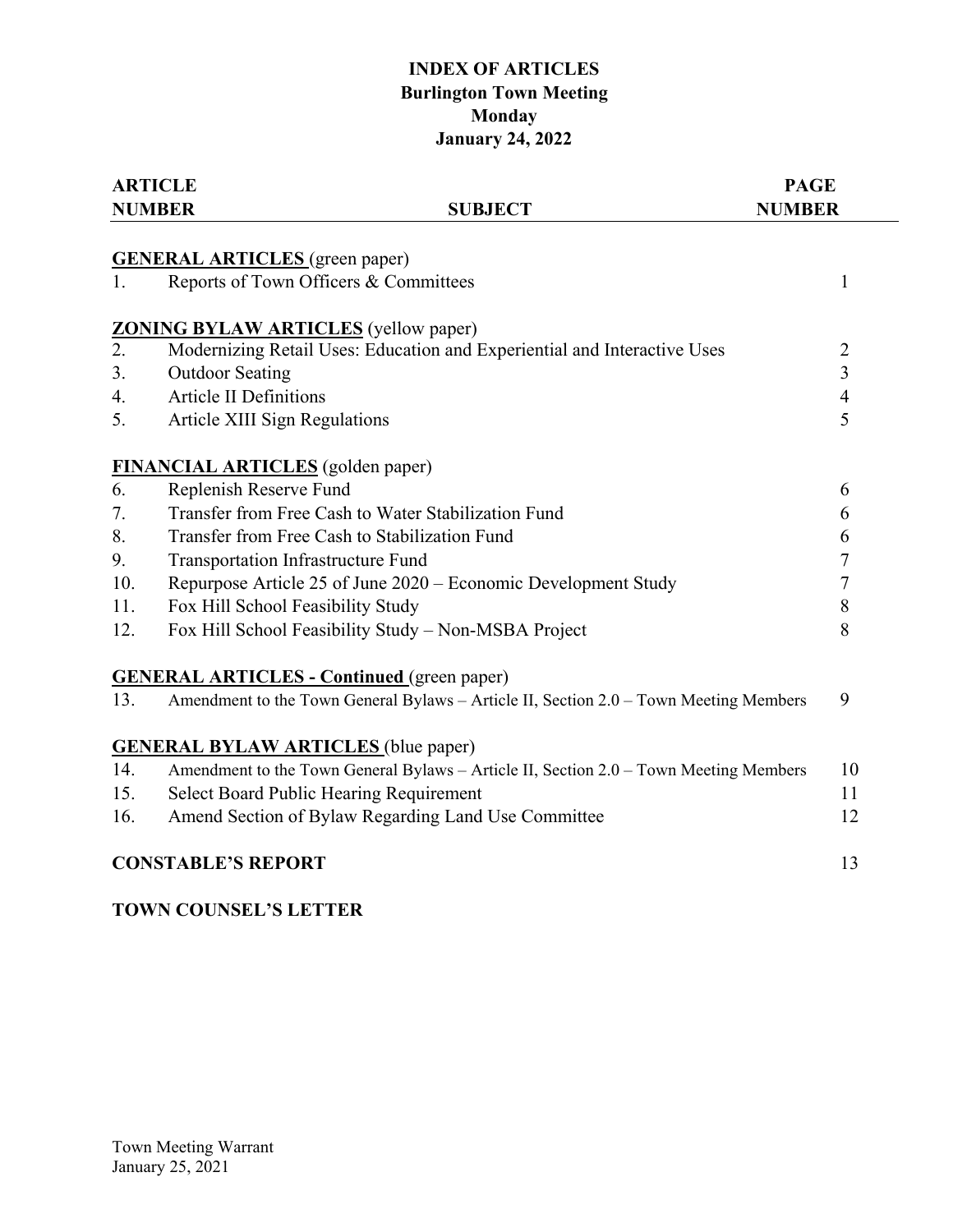#### **WARRANT**

#### **BURLINGTON TOWN MEETING Monday, January 24, 2022**

In accordance with the provisions of Chapter 686 of the Acts of 1970 of the Commonwealth of Massachusetts, you are hereby notified that the Town Meeting Representatives of the Town of Burlington will meet in general assembly at the Burlington High School, Fogelberg Auditorium in said Town, the 24th of January 2022 at seven-thirty o'clock in the evening then and there to act on the following articles of the warrant.

#### **GENERAL ARTICLES**

#### **ARTICLE #1** RE: Reports of Town Officers & Committees

To hear and act on the reports of the Town Officers and Committees; or to act in any other manner in relation thereto.

Submitted by the Rules Committee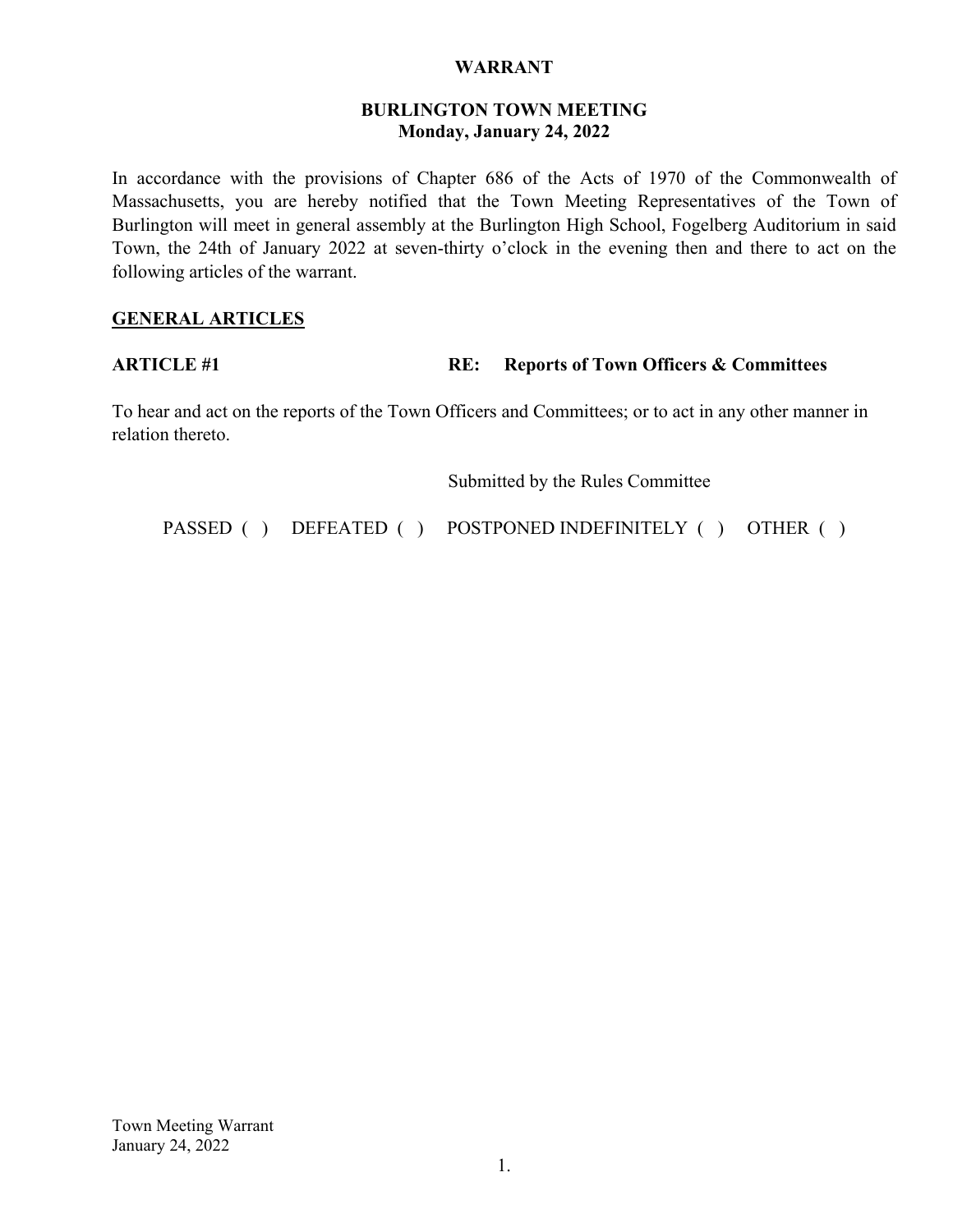### **ZONING BYLAW ARTICLES**

#### **ARTICLE 2 RE: Modernizing Retail Uses: Education, Experiential and Interactive Uses**

To see if the Town will vote to amend the Burlington Zoning Bylaws, Article II and Article IV to permit additional Education, Experiential and Interactive uses as follows:

#### **A. Amend Article II, Section 2.0 Definitions, by adding new sections as follows: Section 2.5 E**

**Educational Use, For-Profit** - Use for the establishment of a for-profit school or educational institution which may include, but not limited to: trade, music, dance, art, etc.

#### **Section 2.18 R**

**Retail, Experiential & Commercial Interactive Venue** – The use of a retail tenant space for experiential and participatory uses through engaging actives, sounds, motion, or special settings, including virtual reality and multimedia.

#### **B. Amend Article IV, Principal Use Regulation Schedule, Section 4.2.0 by adding the following new uses :**

| 4.2.6.32 | Retail, Experiential & Commercial Interactive Venue | By Right in the General    |
|----------|-----------------------------------------------------|----------------------------|
|          | $20,000$ SF or less                                 | <b>Business District</b>   |
| 4.2.6.33 | Retail, Experiential & Commercial Interactive Venue | SP in the General Business |
|          | above 20,000SF                                      | District                   |
| 4.2.2.14 | For Profit Educational Uses                         | By Right in the General    |
|          |                                                     | <b>Business District</b>   |

or to act in any other manner in relation thereto.

 Submitted by the Select Board at the request of The Economic Development Director and Planning **Director**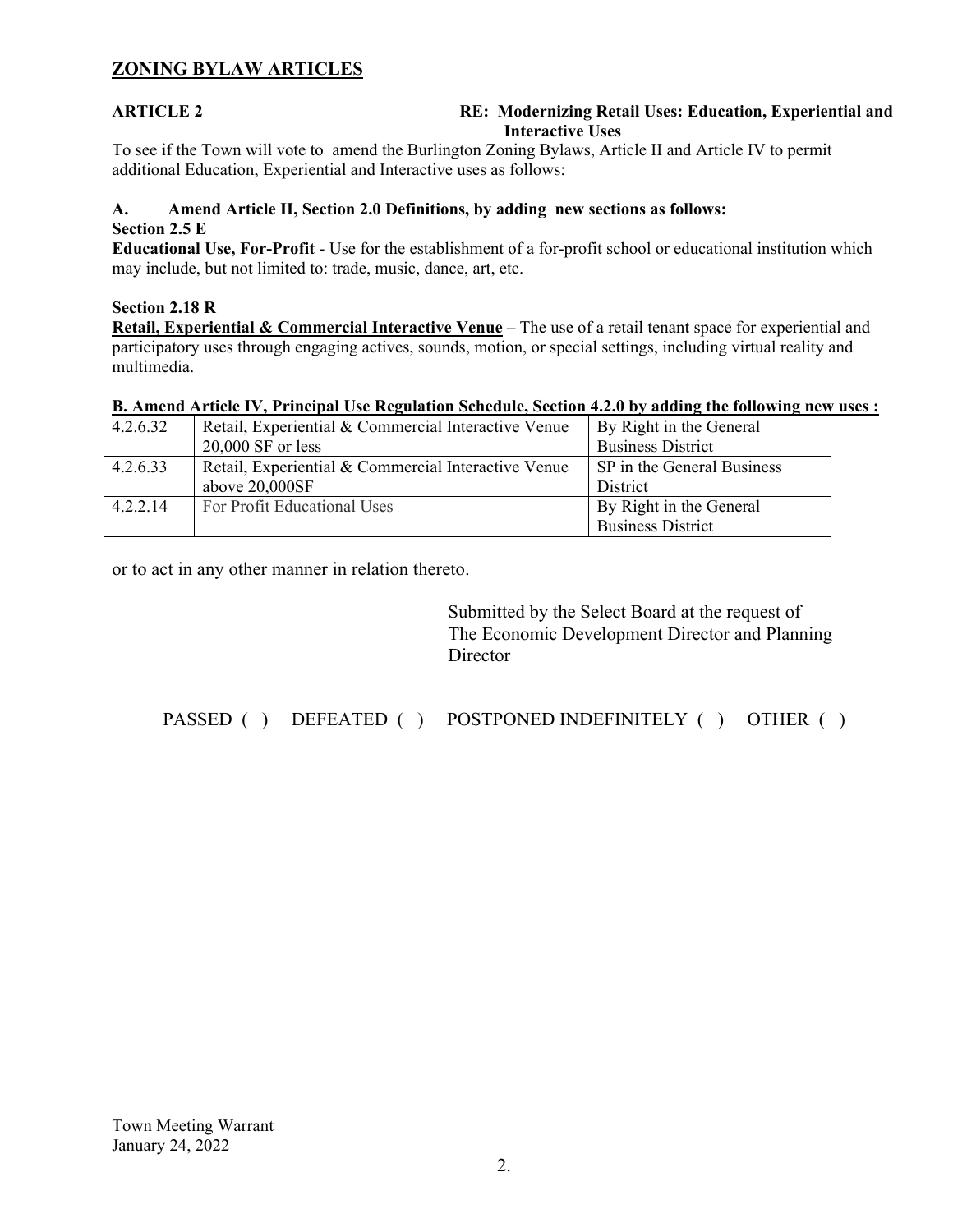#### **ZONING BYLAW ARTICLE**

#### **ARTICLE #3** RE: Outdoor Seating

To see if the Town will vote to amend Article X of the Town of Burlington Zoning Bylaw by adding a new section 10.10, Outdoor Seating, as follows:

#### 10.10 Outdoor Seating

10.10.1 Purpose: The purpose of this section is to enhance safe and attractive outdoor seating options for local qualified businesses to address health conditions, enliven commercial spaces, and promote business activity. 10.10.2 Procedure: An Applicant for an outdoor seating permit shall submit the required application to the Inspector of Buildings who may, notwithstanding any other requirement under this bylaw or any existing special permit or site plan review for the applicant or its establishment or the property on which it is located, issue a permit for outdoor seating if the threshold requirements are met per section 10.10.3.

The Inspector of Buildings shall be authorized to promulgate regulations consistent with this bylaw which shall, at a minimum, set forth specific procedures and required submittals for any permit hereunder.

10.10.3 Requirements for the Issuance of an Outdoor Seating Permit

10.10.3.1 The outdoor seating capacity shall not exceed 50% of the authorized internal capacity and shall not exceed the number of seats in total for which bathrooms are provided at the establishment.

10.01.3.2 The outdoor seating shall be located on the parcel and adjacent or near the building.

10.10.3.3 The outdoor seating, if adjacent to a street or parking lot, shall be protected by barriers approved by the police department for safety of the customers per regulations.

10.10.3.4 The Inspector of Buildings shall have the discretion to determine if the proposed change to any parking requirements is consistent with public safety including but not limited to pedestrian and traffic safety.

10.10.3.5 If the Applicant for a permit for outdoor seating is someone or some entity other than the owner of the real property, the owner of the real property shall also sign the application.

10.10.3.6 If the location for which the outdoor seating is sought is located on real property or in a building where there is more than one tenant, then the property owner shall have the responsibility to manage all parking between tenants of the real property of building.

10.10.3.7 If alcohol is served at the premises, prior to issuing a permit hereunder, the Inspector of Buildings shall require proof of modification of the alcohol license.

10.10.3.8 All outdoor seating proposed hereunder shall be temporary in nature as determined by the Inspector of Buildings. In the event it is determined that the proposed outdoor seating is permanent, then the Applicant is required to seek a modification to any existing permits which govern the use of the property or establishment. 10.10.3.9 The Inspector of Buildings may include conditions to any permit issued hereunder and which are consistent with the intent and purpose of this bylaw.

10.10.4 Term of Permit. Any permit issued by the Inspector of Buildings hereunder shall be valid for the term written in the regulations so long as there are no changes to the number of seats or configuration of the seating area of the establishment. In the event there are any changes to the foregoing, the Applicant must reapply for a new permit.

or to act in any other manner in relation thereto.

 Submitted by the Select Board at the request of The Economic Development Director

PASSED ( ) DEFEATED ( ) POSTPONED INDEFINITELY ( ) OTHER ( )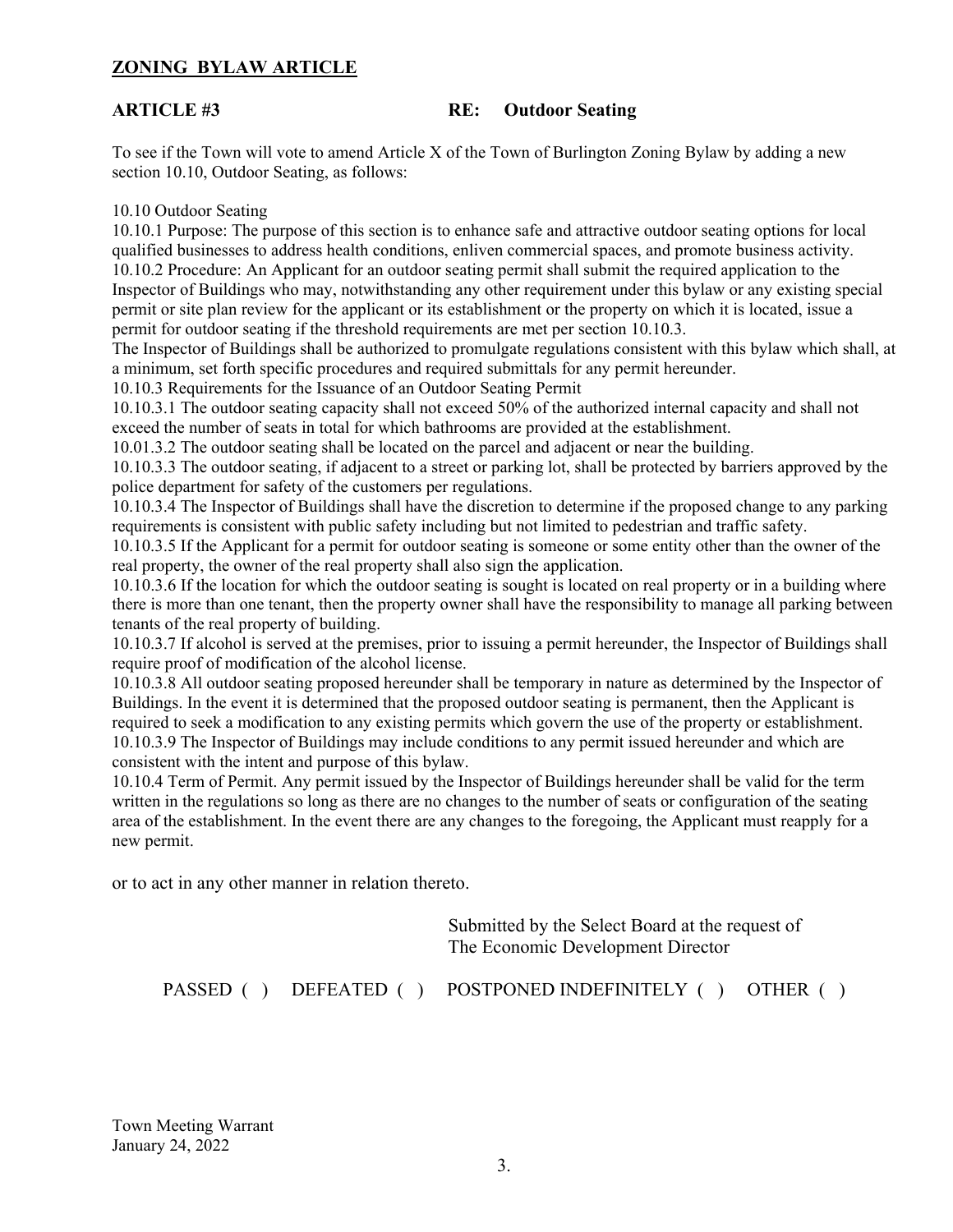#### **ZONING ARTICLES - Continued**

#### **ARTICLE #4 RE: Article II Definitions**

To see if the Town will vote to amend the Zoning Bylaw, Article II by adding the following sections:

2.1 A

Awning, Continuous

A roof like covering, as of canvas, stretched upon a frame that is affixed to a building to cover more than one business front and used above or before any place as a shelter from rain or sun.

#### 2.2 B

Building Front

A building front is the side of a building that is nearest to the street.

#### 2.16 P

Parapet

A parapet is a wall or railing that runs along the edge of the roof of a building.

Pedestrian Scale

The proportional relationship between the dimensions of a building or building element, street, outdoor space or streetscape element and the average dimensions of the human body, taking into account the perceptions and walking speed of a typical pedestrian.

#### 2.19 S

Storefront

A storefront is the front side of a store or store building facing a street

and to place same in the appropriate alphabetical order within section 2.

or to act in any other manner in relation thereto.

 Submitted by the Select Board at the request of Zoning Bylaw Review Committee PASSED ( ) DEFEATED ( ) POSTPONED INDEFINITELY ( ) OTHER ( )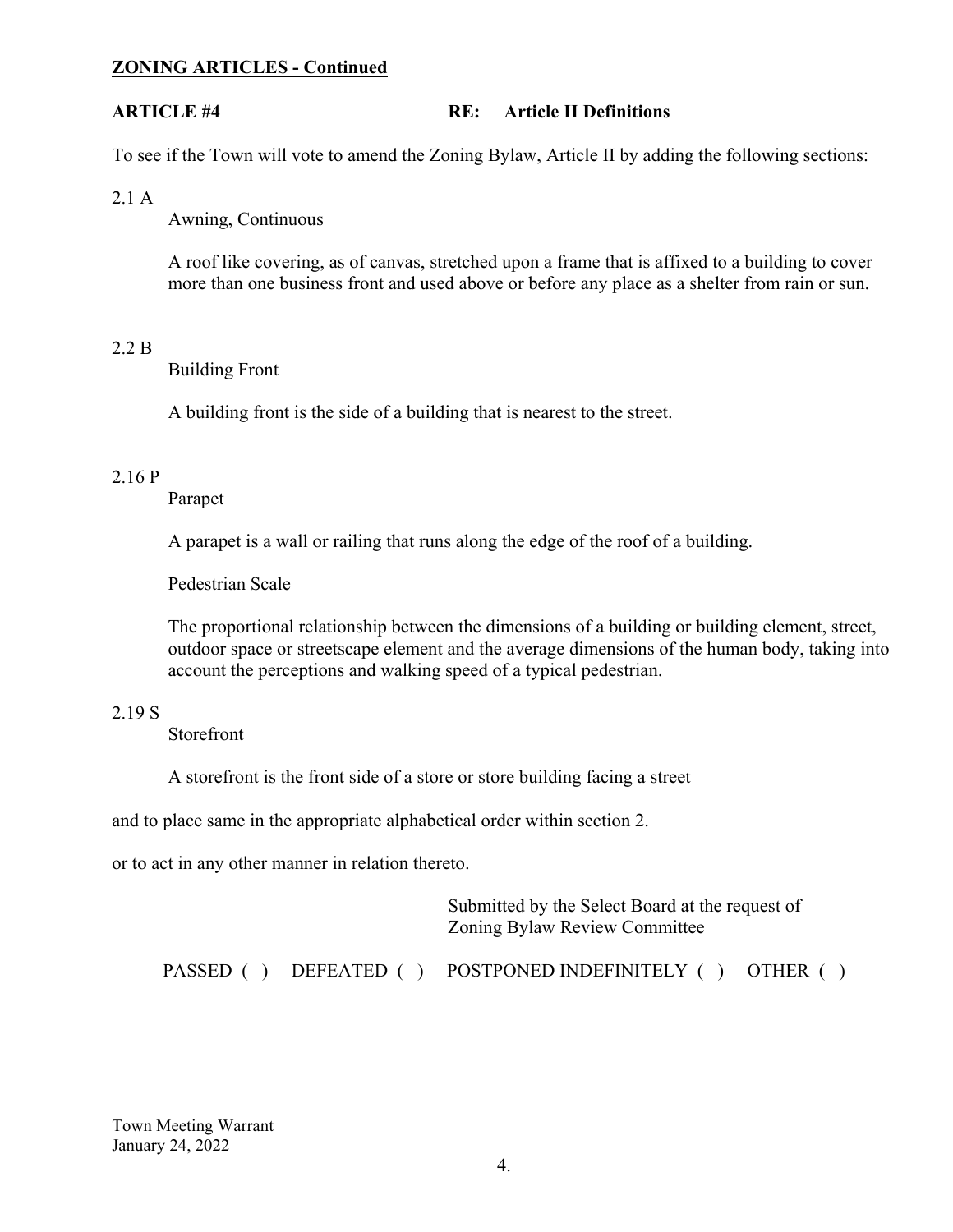### **ZONING ARTICLES - Continued**

#### **ARTICLE #5 RE: Article XIII Sign Regulations**

To see if the Town will vote to amend the Zoning Bylaw, Article XIII by amending Section 13.1.0 as follows (remove indicated by eross out, remainder is new): 13.1.0 SIGNS

For the purpose of this section, SIGN shall include any letter, word, symbol, drawing, picture, design, device, article or object that advertises, calls attention to or indicates any premises, person or activity, whatever the nature of material and manner of composition or construction.

## 13.1.0 **Signs Purpose**<br>The purpose of this sign bylaw is the following:

- A. To facilitate efficient communication to ensure that people receive the information they need or want;
- B. To encourage signs which are harmonious with both the buildings, the sites where they are displayed and their larger environs;
- C. To protect public and private investments in buildings and open spaces;
- D. To support business vitality by accomplishing the above objectives without burdensome procedures and restrictions.

or to act in any other manner in relation thereto.

Submitted by the Select Board at the request of Zoning Bylaw Review Committee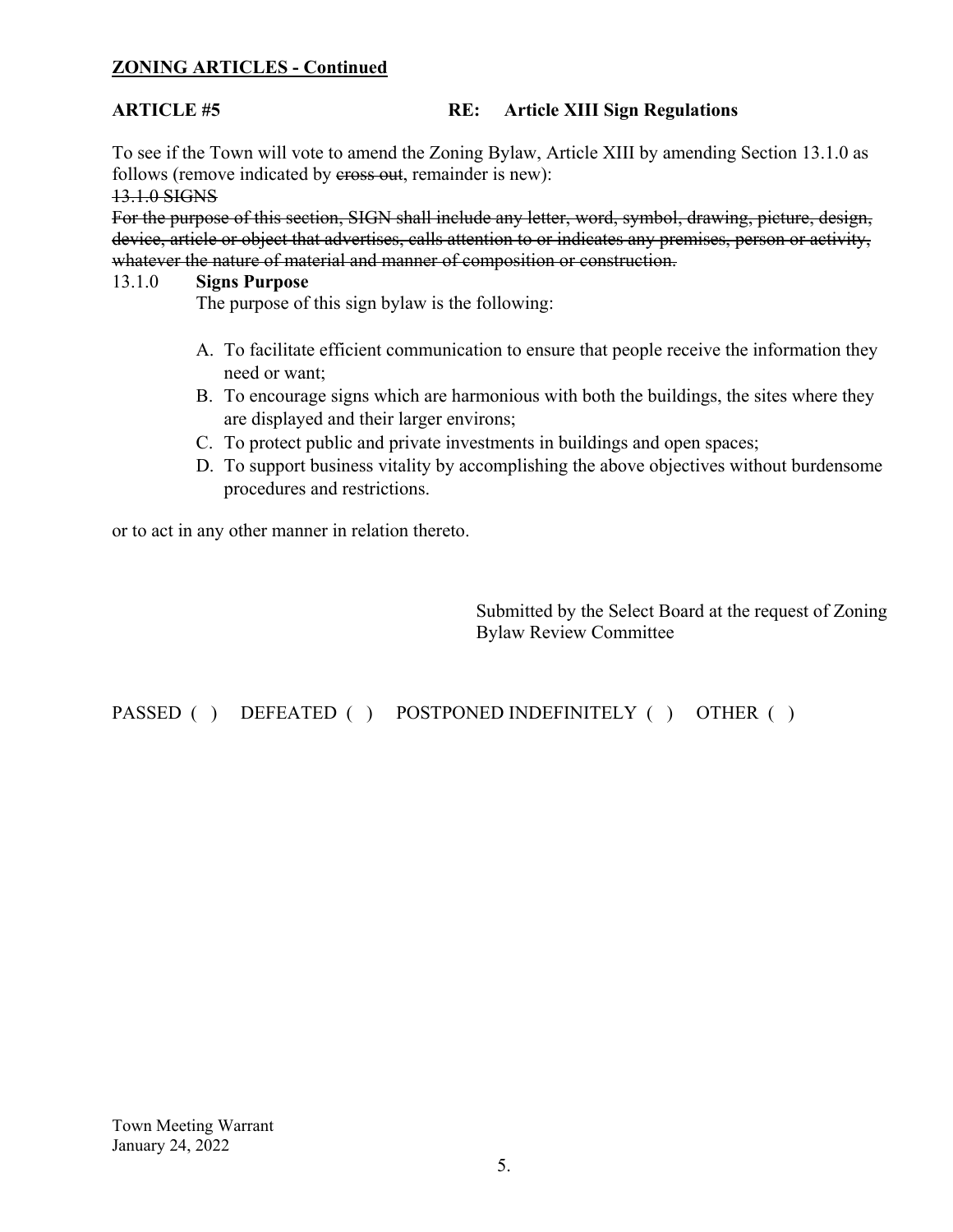#### **FINANCIAL ARTICLES**

#### **ARTICLE #6** RE: Replenish Reserve Fund

To see if the Town will vote to transfer from Free Cash to the budget line item 87 - Reserve Fund, the sum of \$100,000, or to act in any other manner in relation thereto.

Amount: \$100,000

| ARTICLE #7 |  | RE: | <b>Transfer from Free Cash to Water Stabilization</b><br>Fund          |
|------------|--|-----|------------------------------------------------------------------------|
|            |  |     | PASSED () DEFEATED () POSTPONED INDEFINITELY () OTHER ()               |
|            |  |     | Submitted by the Select Board the request of<br>the Town Administrator |

To see if the Town will vote to transfer from Free Cash the sum of \$802,040 to the Water Stabilization Fund, or to act in any other manner in relation thereto.

Amount: \$802,040

 Submitted by the Select Board at the request of the Town Administrator.

PASSED ( ) DEFEATED ( ) POSTPONED INDEFINITELY ( ) OTHER ( )

**ARTICLE #8 RE: Transfer from Free Cash to Stabilization**  *<u>Fund</u>* 

To see if the Town will vote to transfer from Free Cash the sum of \$150,000 to the Stabilization Fund, or to act in any other manner in relation thereto.

Amount: \$150,000

 Submitted by the Select Board at the request of the Town Administrator.

PASSED ( ) DEFEATED ( ) POSTPONED INDEFINITELY ( ) OTHER ( )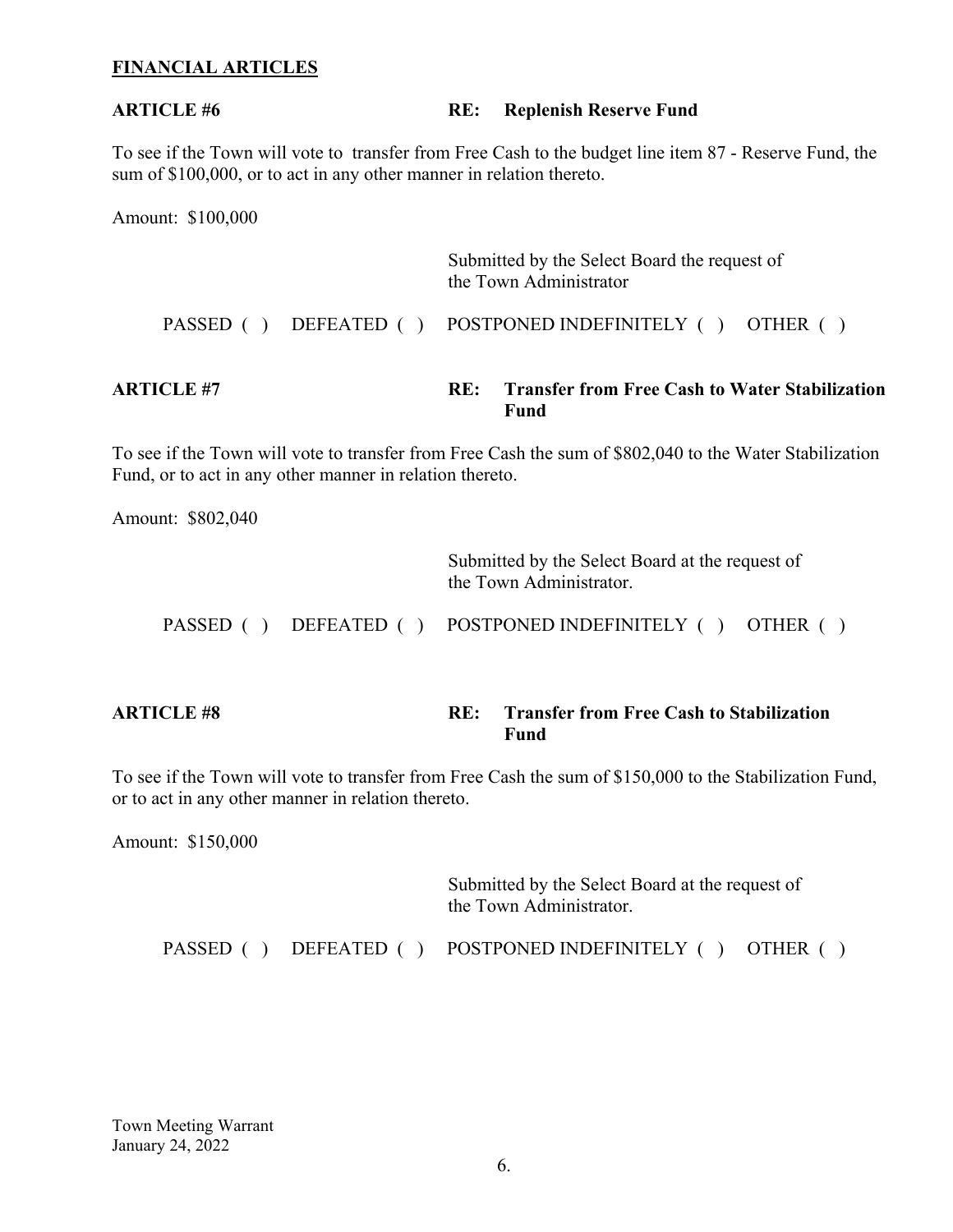### **FINANCIAL ARTICLES - Continued**

#### **ARTICLE #9 RE: Transportation Infrastructure Fund**

To see if the Town will transfer the sum of \$12,001.10 from Receipts Reserved for Appropriation-Commonwealth Transportation Infrastructure Fund to address the impact of transportation network services on municipal roads, bridges and other transportation infrastructure or any other public purpose substantially related to the operation of transportation network services in the city or town including, but not limited to, the complete streets program established in section 1 of chapter 90I of the General Laws and other programs that support alternative modes of transportation or to act in any other manner in relation thereto.

Amount: \$12,001.10 Submitted by the Select Board at the request of the Town Administrator PASSED ( ) DEFEATED ( ) POSTPONED INDEFINITELY ( ) OTHER ( )

#### **ARTICLE # 10 RE: Repurpose Article 25 of June 2020 - Economic Development Study**

To see if the Town will vote to repurpose the funding originally appropriated in Article 25 at June 2020 Annual Town Meeting for an economic development study or otherwise provide the sum of \$35,000, or any other sum, for the purpose of supporting communications and marketing through the Economic Development departments online and social media outreach, same to be spent under the direction of the Town Administrator, or to act in any other manner in relation thereto.

Amount: \$35,000 Submitted by Select Board at the request of the Town Administrator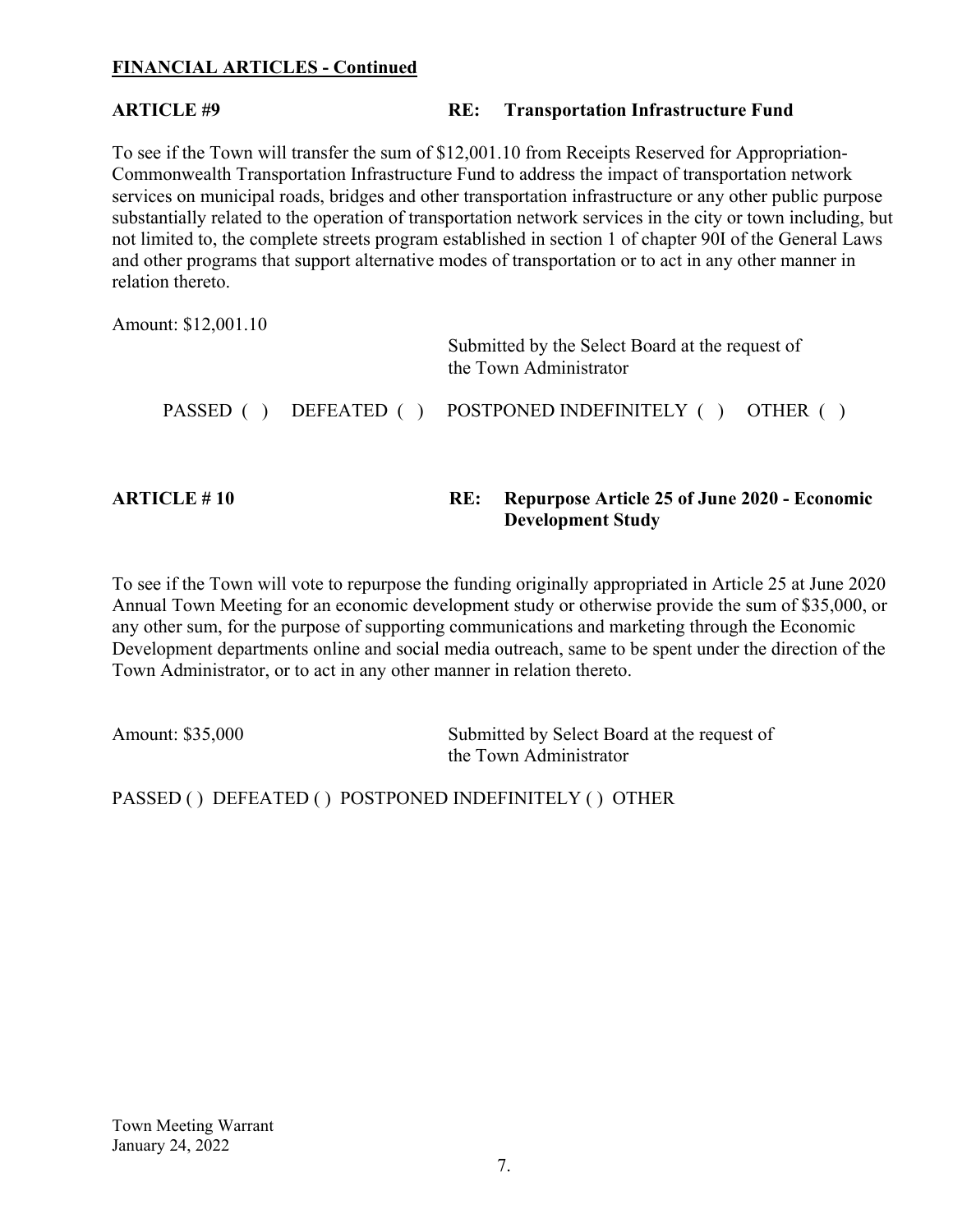#### **FINANCIAL ARTICLES - Continued**

## **ARTICLE # 11** RE: Fox Hill School Feasibility Study

To see if the Town will vote to appropriate, borrow or transfer from available funds, an amount of money to be expended under the direction of the School Building Committee for the Fox Hill feasibility study, Fox Hill Elementary School, Fox Hill Road in Burlington, for which feasibility study the Town may be eligible for a grant from the Massachusetts School Building Authority. The MSBA's grant program is a non-entitlement, discretionary program based on need, as determined by the MSBA, and any costs the Town incurs in connection with the feasibility study in excess of any grant approved by and received from the MSBA shall be the sole responsibility of the Town.

Amount: \$1,500,000

| <b>ARTICLE # 12</b> |  |  | <b>Fox Hill School Feasibility Study Non-MSBA</b><br><b>Project</b>      |
|---------------------|--|--|--------------------------------------------------------------------------|
|                     |  |  | PASSED () DEFEATED () POSTPONED INDEFINITELY () OTHER ()                 |
|                     |  |  | Submitted by the Select Board at the request of<br>the School Committee. |

To see if the Town will vote transfer from available funds the sum of \$TBD or any other sum for the purpose of funding a feasibility study for a potential Fox Hill School Project outside of the MSBA program, or to act in any other manner in relation thereto.

Amount: \$TBD

 Submitted by the Select Board at the request of School Committee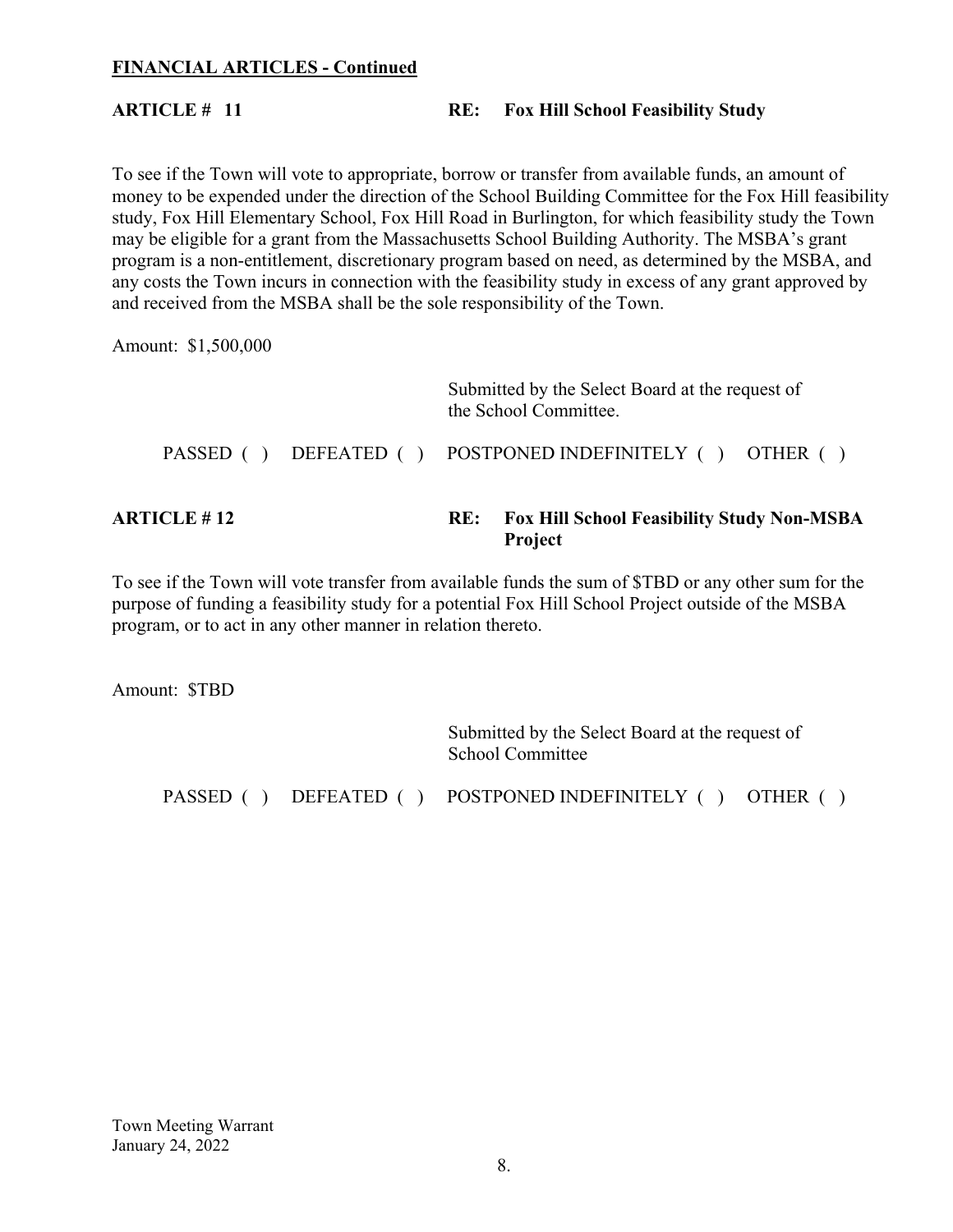#### **GENERAL ARTICLES - Continued**

### **ARTICLE #13 RE: Amendment to the Town General Bylaws – Article II, Section 2.0 – Town Meeting Members**

To see if the Town will vote to petition the Legislature to amend Chapter 686 Special Act to amend the Burlington General Bylaws, Article II, Section 2.0, paragraph 2 by replacing the existing paragraph with the following:

Any incumbent Town Meeting Member may become a candidate for re-election by giving written notice thereof to the Town Clerk not later than twenty-one (21) day prior to the last day and hour for filing nomination papers, provided the Town Meeting Member has been in attendance for fifty percent (50%) or more of the individual days of Town Meeting held during their term of office, whether or not a quorum is present or any business is conducted. Otherwise, the incumbent shall follow the same guidelines as a non-incumbent candidate for Town Meeting.

or to act in any other manner in relation thereto.

|  | Submitted by the Select Board                            |  |  |
|--|----------------------------------------------------------|--|--|
|  | PASSED () DEFEATED () POSTPONED INDEFINITELY () OTHER () |  |  |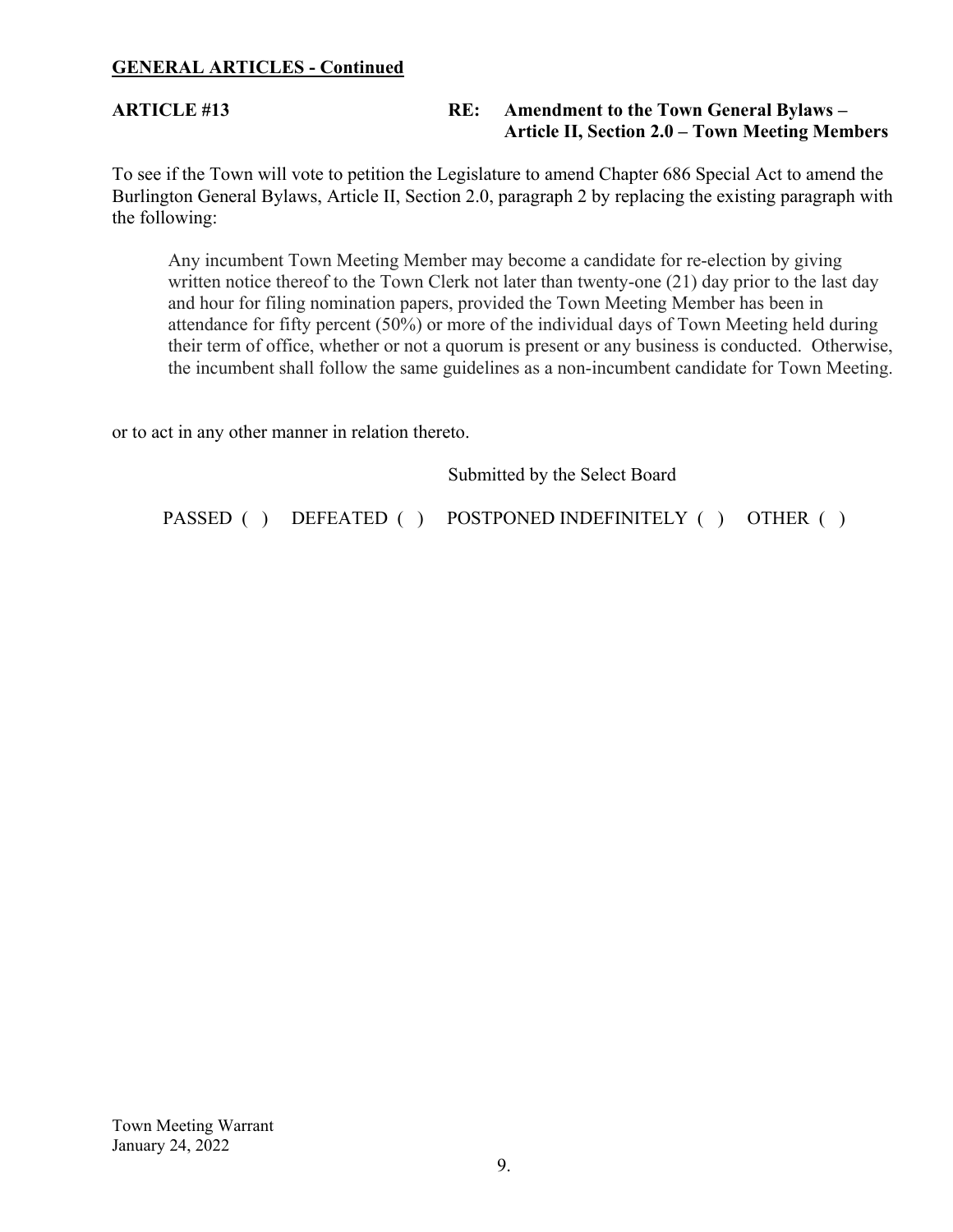#### **GENERAL BYLAW ARTICLE**

#### **ARTICLE #14 RE: Amendment to the Town General Bylaws – Article II, Section 2.0 – Town Meeting Members**

To see if the Town will vote to amend the Burlington General Bylaws, Article II, Section 2.0, paragraph 2 by replacing the existing paragraph with the following:

Any incumbent Town Meeting Member may become a candidate for re-election by giving written notice thereof to the Town Clerk not later than twenty-one (21) day prior to the last day and hour for filing nomination papers, provided the Town Meeting Member has been in attendance for fifty percent (50%) or more of the individual days of Town Meeting held during their term of office, whether or not a quorum is present or any business is conducted. Otherwise, the incumbent shall follow the same guidelines as a non-incumbent candidate for Town Meeting.

or to act in any other manner in relation thereto.

|           |            | Submitted by the Select Board at the request of<br>Betsey Hughes – Town Meeting Member, P7 |  |  |
|-----------|------------|--------------------------------------------------------------------------------------------|--|--|
| PASSED () | DEFEATED ( | POSTPONED INDEFINITELY () OTHER (                                                          |  |  |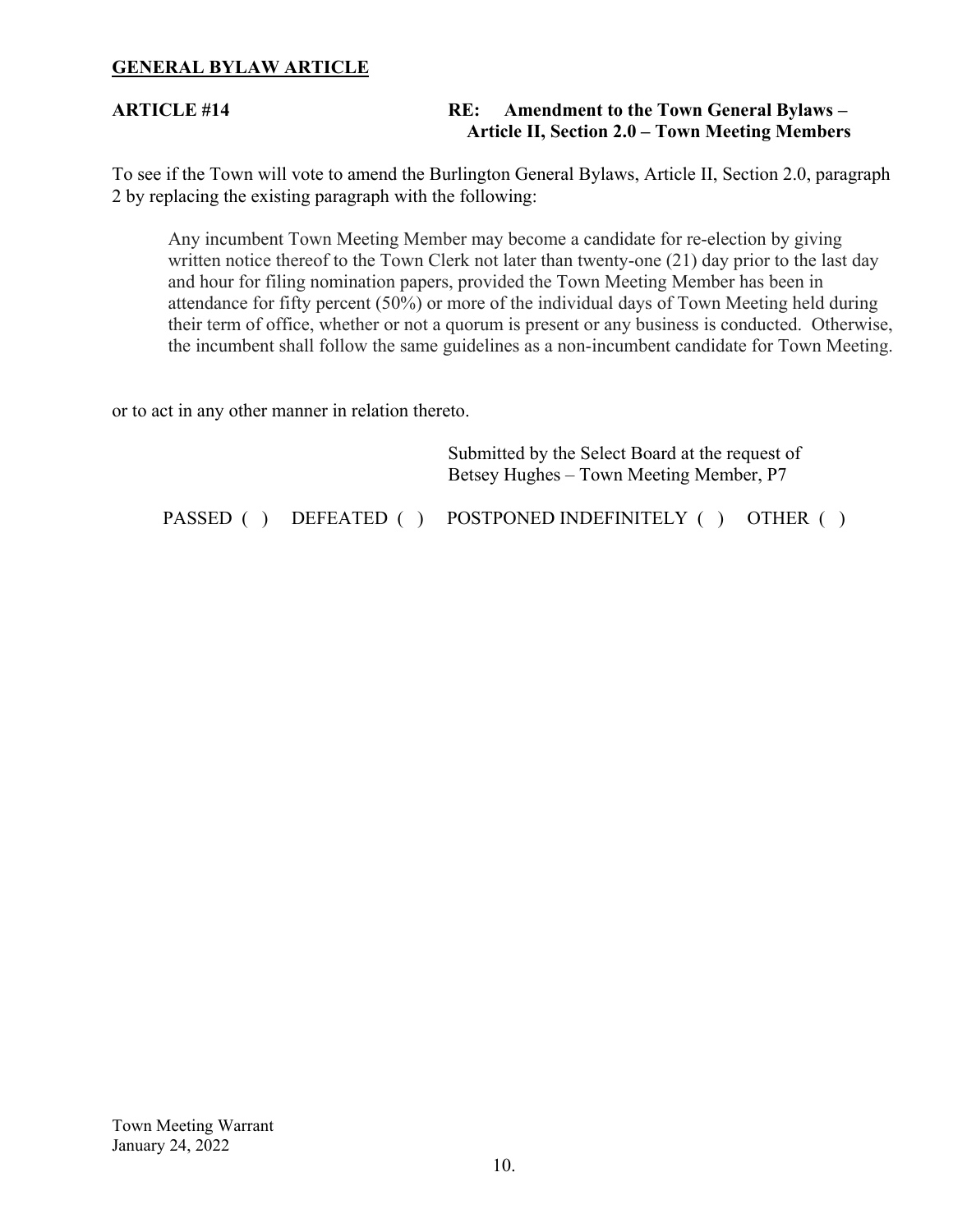#### **GENERAL BYLAW ARTICLES**

### **ARTICLE #15 RE: Select Board Public Hearing Requirement**

To see if the Town will vote to amend Article IV of the General Bylaws of the Town of Burlington to add the following language:

1.14 Residential Housing Process: Before the Select Board can approve, disapprove, send a letter of support, or commit any other action which involves the construction of four (4) or more residential units, pursuant to housing projects proposed under M.G.L. Section 40B, Sections 20-23 the Select Board shall hold a public hearing.

1.14.1 Public Hearing: Notice of the public hearing shall be published in a local newspaper and on the Town website not less than fourteen (14) days prior to the scheduled date of the hearing and shall include the date, time, place and purpose of the hearing and a brief description of the residential project(s) under consideration.

1.14.2 Notifications: At least seven (7) days prior to the Public Hearing, details of the housing project(s) provided to the Select Board shall be sent to the Town Clerk and to: the Building Commissioner, Planning Director, and Conservation Agent; the Chair of the Housing Partnership; the Chairs of the Town Meeting Land Use and Zoning Bylaws Review Committees; and the Fire Chief and Police Chief. Notification of the public hearing shall be sent not less than seven (7) days prior to the Public Hearing, by regular first-class mail to all abutters as defined in G.L.c.40A sec. 11.

1.14.3 Vote: A vote of the Select Board to provide a letter of support or not to provide a letter of support shall be taken at a meeting of the Select Board, which is not the same date as the Public Hearing, but which is not less than three (3) days subsequent to the public hearing. A letter of any determination of the Board shall be recorded and filed with the Town Clerk.

1.14.4 Comments: The Select Board may vote to issue comments with the letter of support or letter of no support at the same meeting.

or to act in any other manner in relation thereto.

Submitted by the Land Use Committee of Town Meeting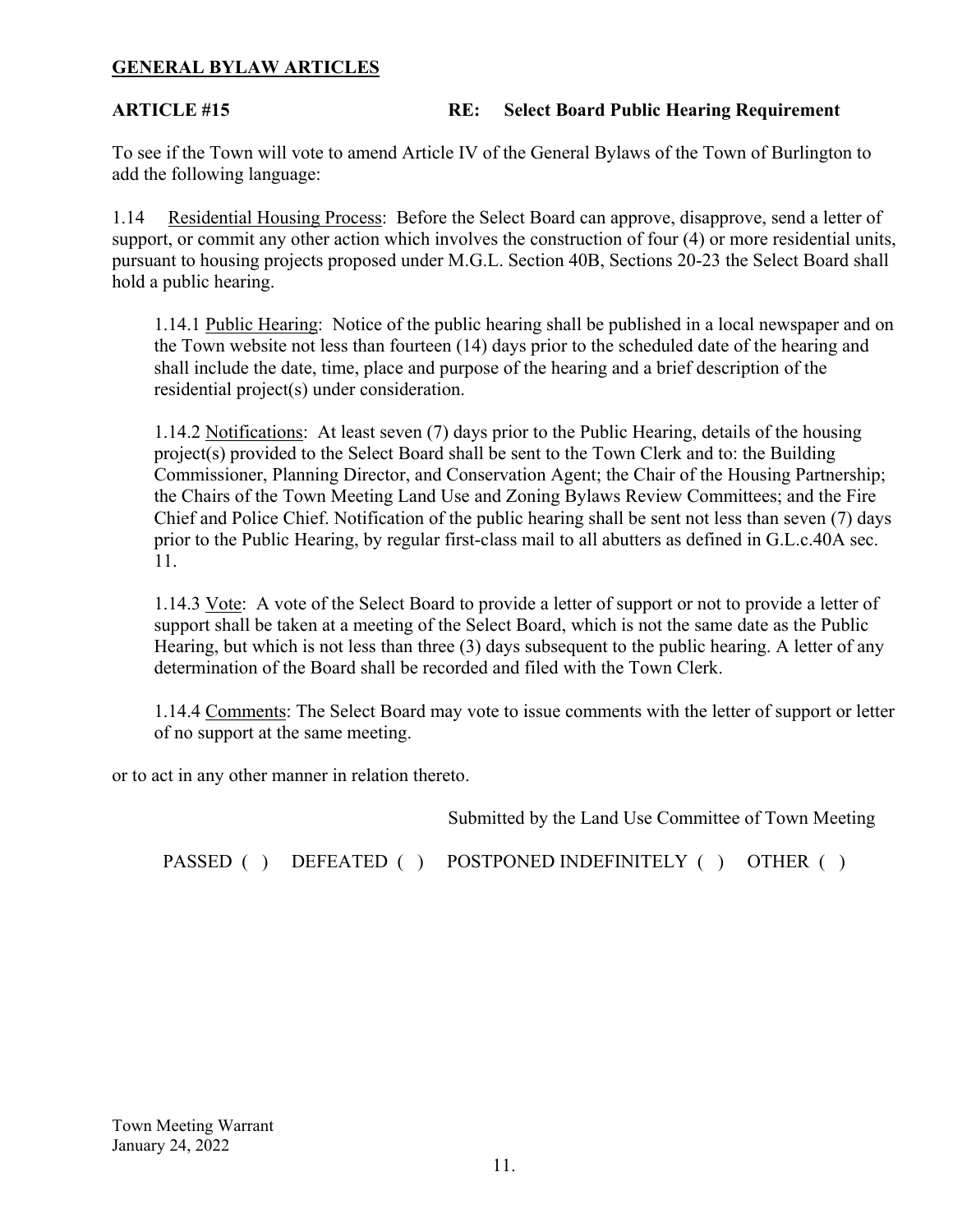### **GENERAL BYLAW ARTICLES**

#### **ARTICLE 16 RE: Amend Section of Bylaw Regarding Land Use Committee**

To see if the Town will vote to amend Article V of the General Bylaws of the Town of Burlington to replace the second paragraph of Section 2.6 Land Use Committee with the following language:

**The committee shall annually elect a chairperson and vice-chairperson and appoint a secretary. The secretary shall not be a member of the committee. The committee shall define the duties of the secretary and fix the compensation thereof.** 

or to act in any other manner in relation thereto.

Submitted by the Land Use Committee of Town Meeting